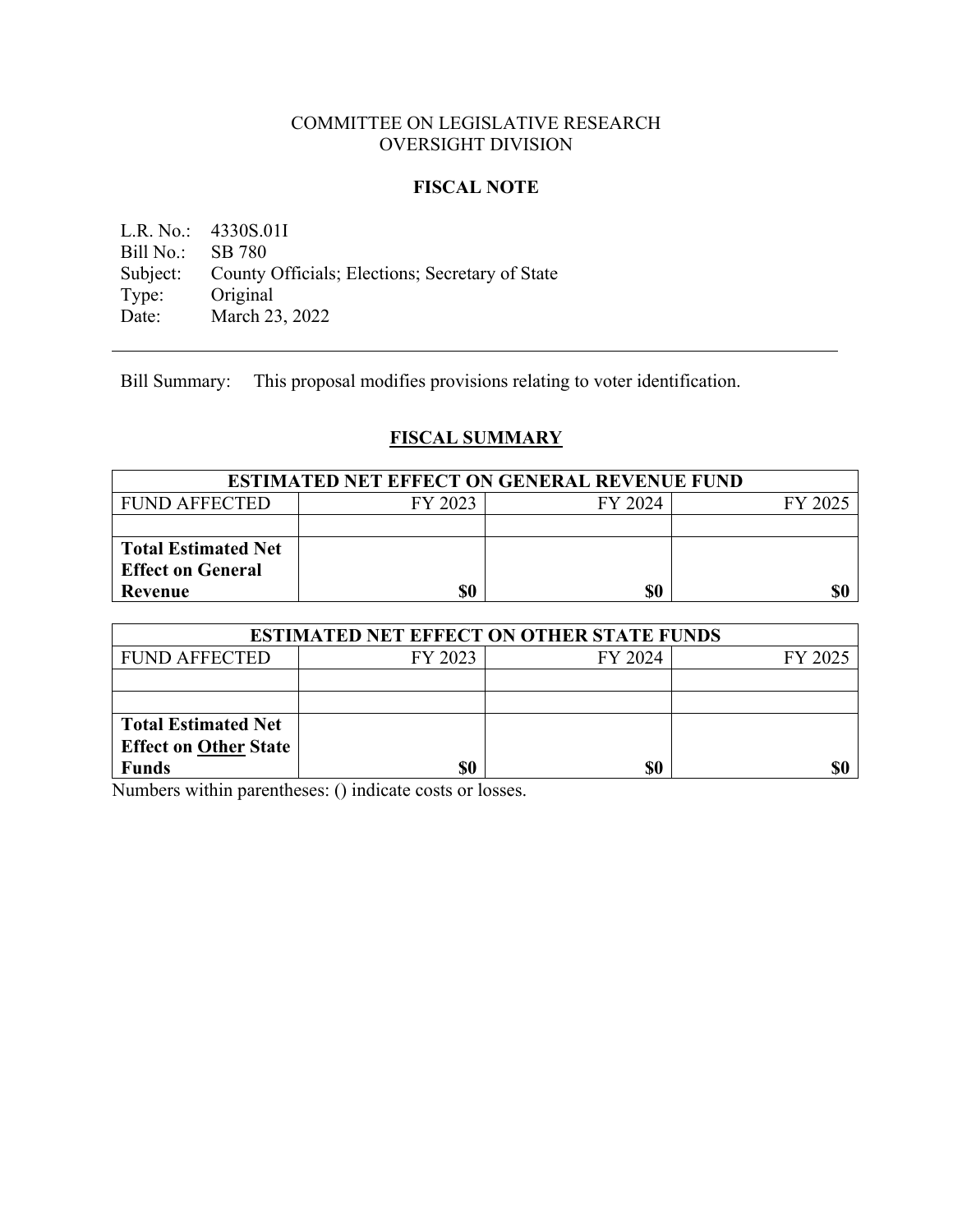L.R. No. 4330S.01I Bill No. SB 780 Page **2** of **5** March 23, 2022

| <b>ESTIMATED NET EFFECT ON FEDERAL FUNDS</b> |         |         |         |  |
|----------------------------------------------|---------|---------|---------|--|
| <b>FUND AFFECTED</b>                         | FY 2023 | FY 2024 | FY 2025 |  |
|                                              |         |         |         |  |
|                                              |         |         |         |  |
| <b>Total Estimated Net</b>                   |         |         |         |  |
| <b>Effect on All Federal</b>                 |         |         |         |  |
| <b>Funds</b>                                 | \$0     | \$0     | \$0     |  |

| <b>ESTIMATED NET EFFECT ON FULL TIME EQUIVALENT (FTE)</b> |         |         |         |  |
|-----------------------------------------------------------|---------|---------|---------|--|
| <b>FUND AFFECTED</b>                                      | FY 2023 | FY 2024 | FY 2025 |  |
|                                                           |         |         |         |  |
|                                                           |         |         |         |  |
| <b>Total Estimated Net</b>                                |         |         |         |  |
| <b>Effect on FTE</b>                                      |         |         |         |  |

- ☐ Estimated Net Effect (expenditures or reduced revenues) expected to exceed \$250,000 in any of the three fiscal years after implementation of the act or at full implementation of the act.
- $\Box$  Estimated Net Effect (savings or increased revenues) expected to exceed \$250,000 in any of the three fiscal years after implementation of the act or at full implementation of the act.

| <b>ESTIMATED NET EFFECT ON LOCAL FUNDS</b> |           |                  |                  |  |
|--------------------------------------------|-----------|------------------|------------------|--|
| <b>FUND AFFECTED</b>                       | FY 2023   | FY 2024          | FY 2025          |  |
| <b>Local Government</b>                    | (Unknown) | \$0 or (Unknown) | \$0 or (Unknown) |  |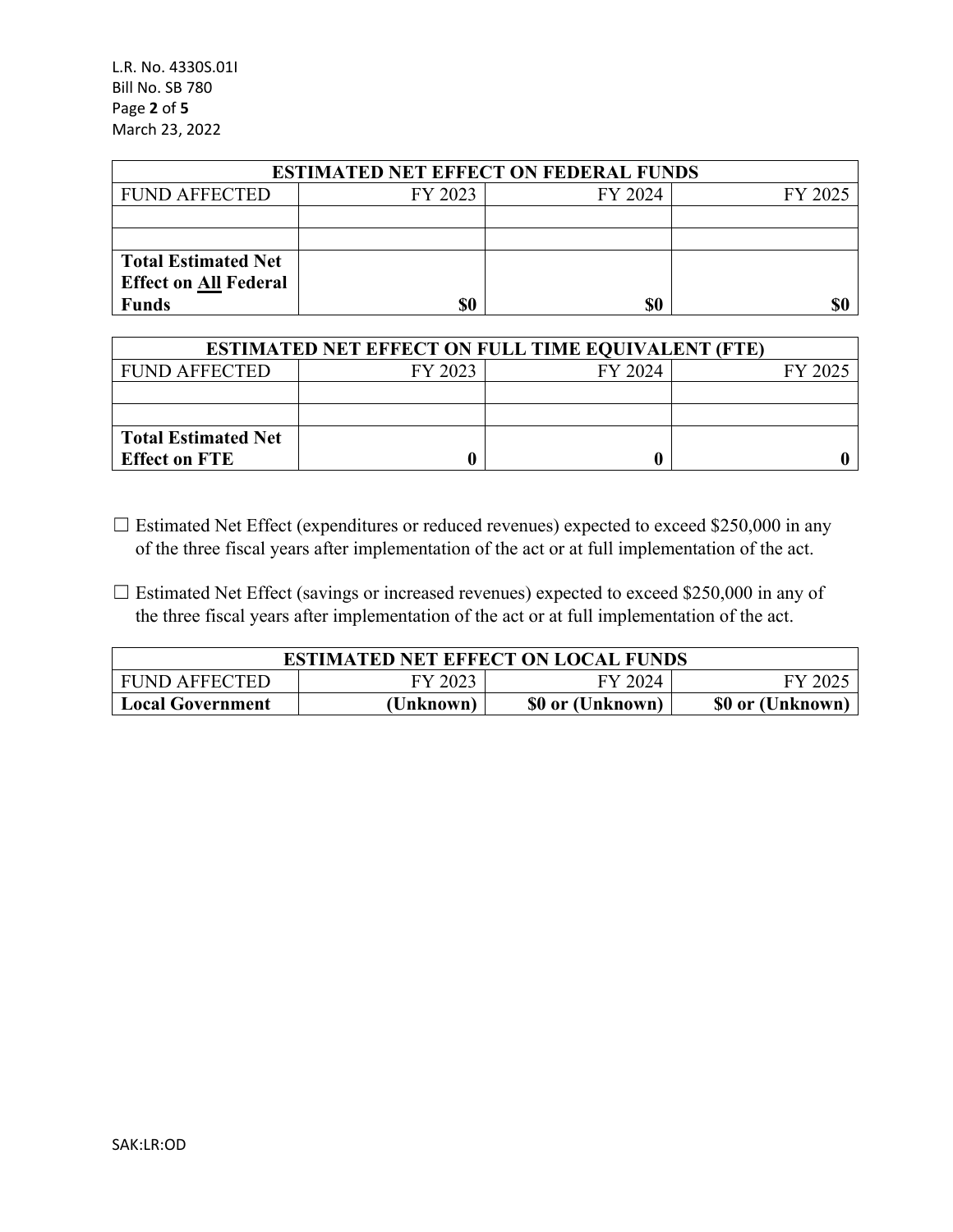L.R. No. 4330S.01I Bill No. SB 780 Page **3** of **5** March 23, 2022

## **FISCAL ANALYSIS**

#### ASSUMPTION

Officials from the **Office of the Secretary of State (SOS)** assume many bills considered by the General Assembly include provisions allowing or requiring agencies to submit rules and regulations to implement the act. The SOS is provided with core funding to handle a certain amount of normal activity resulting from each year's legislative session. The fiscal impact for this fiscal note to the SOS for Administrative Rules is less than \$5,000. The SOS recognizes that this is a small amount and does not expect that additional funding would be required to meet these costs. However, the SOS also recognizes that many such bills may be passed by the General Assembly in a given year and that collectively the costs may be in excess of what the office can sustain with the core budget. Therefore, the SOS reserves the right to request funding for the cost of supporting administrative rules requirements should the need arise based on a review of the finally approved bills signed by the governor.

**Oversight** assumes the SOS could absorb the costs of printing and distributing regulations related to this proposal. If multiple bills pass which require the printing and distribution of regulations at substantial costs, the SOS could require additional resources.

Officials from the **Department of Revenue**, **Missouri Office of Prosecution Services**, **Office of the State Courts Administrator**, and **Attorney General's Office** each assume the proposal will have no fiscal impact on their respective organizations. **Oversight** does not have any information to the contrary. Therefore, Oversight will reflect a zero impact in the fiscal note.

Officials from the **Kansas City Board of Elections** assume if this bill becomes law, judges would need to be retrained at a cost of \$35,000 (1,000 judges times \$35.00). Public notices will be put in all K.C. area papers twice for \$60,000 (\$30,000 times 2) and literature would need to be updated for \$15,000.

Officials from the **Jackson County Board of Elections**, **Platte County Board of Elections**, **St. Charles County Board of Elections**, and **St. Louis County Board of Elections** each assume the proposal will have no fiscal impact on their organizations. **Oversight** does not have any information to the contrary. Therefore, Oversight will reflect a zero impact in the fiscal note.

**Oversight** notes that this proposal repeals the provision allowing persons to vote through execution of the statement under penalty of perjury. The act furthermore provides that individuals who do not have a form of photo identification may vote a provisional ballot, provided that such ballot shall not be counted unless the person provides a form of photo identification prior to the close of polls. Oversight notes there would be a potential increase in cost to local election authorities to implement these provisions as stated above by the Kansas City Board of Elections. Therefore, Oversight will reflect an unknown cost to local elections authorities on the fiscal note.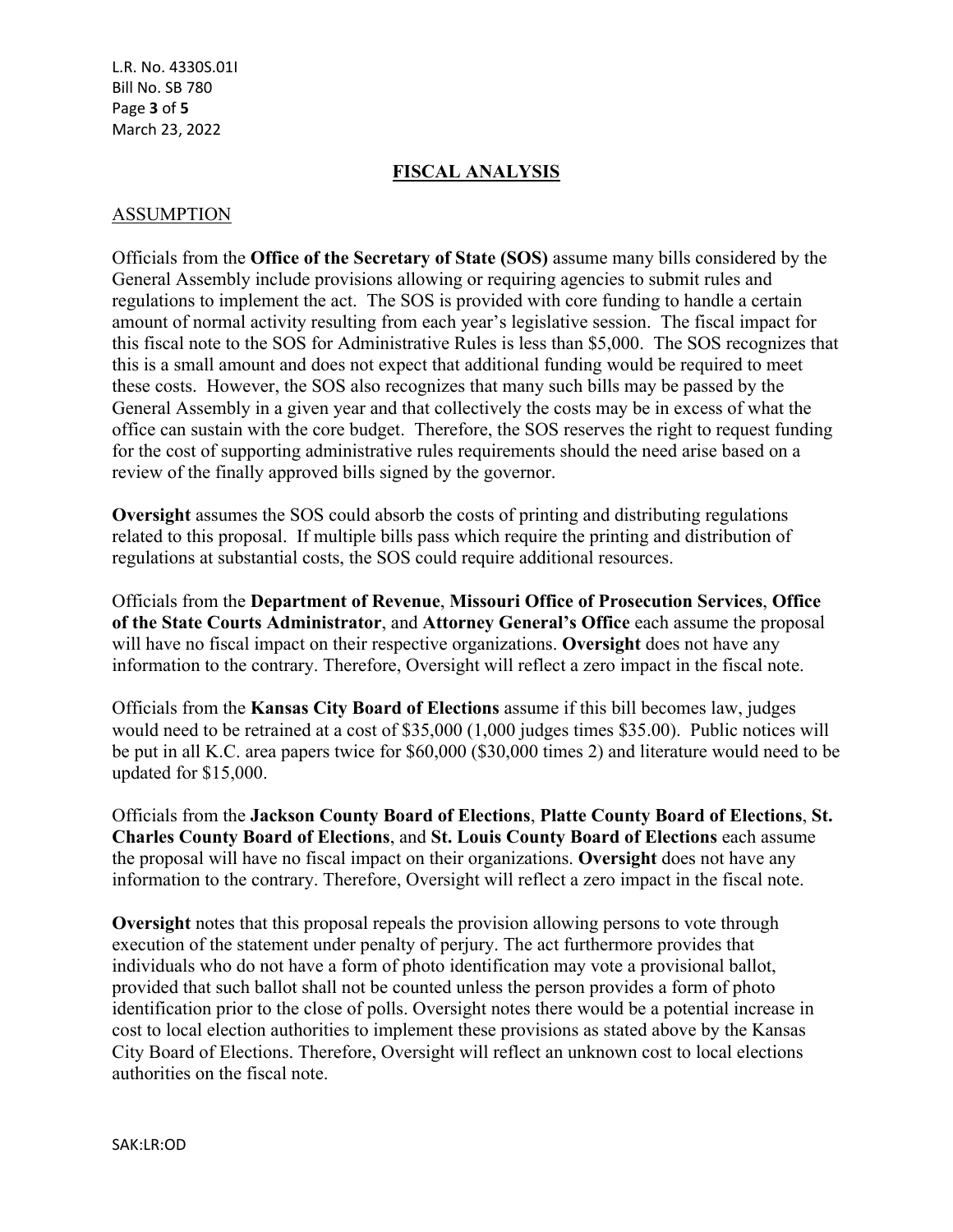L.R. No. 4330S.01I Bill No. SB 780 Page **4** of **5** March 23, 2022

**Oversight** only reflects the responses that we have received from state agencies and political subdivisions; however, other local election authorities and county clerks were requested to respond to this proposed legislation but did not. A general listing of political subdivisions included in our database is available upon request.

| FISCAL IMPACT – State Government | FY 2023    | FY 2024 | FY 2025    |
|----------------------------------|------------|---------|------------|
|                                  | (10 Mo.)   |         |            |
|                                  |            |         |            |
|                                  | <u>\$0</u> | \$0     | <b>\$0</b> |
|                                  |            |         |            |

| FISCAL IMPACT - Local Government    | FY 2023           | FY 2024      | FY 2025         |
|-------------------------------------|-------------------|--------------|-----------------|
|                                     | $(10\text{ Mo.})$ |              |                 |
| <b>LOCAL POLITICAL</b>              |                   |              |                 |
| <b>SUBDIVISIONS</b>                 |                   |              |                 |
|                                     |                   |              |                 |
| $Costs - LEAs$                      |                   |              |                 |
| Retrain judges, public notices, and |                   | \$0 or       | $$0 \text{ or}$ |
| updated literature                  | (Unknown)         | (Unknown)    | (Unknown)       |
|                                     |                   |              |                 |
| <b>ESTIMATED NET EFFECT ON</b>      |                   |              |                 |
| <b>LOCAL POLITICAL</b>              |                   | <u>so or</u> | <u>\$0 or</u>   |
| <b>SUBDIVISIONS</b>                 | (Unknown)         | (Unknown)    | (Unknown)       |

## FISCAL IMPACT – Small Business

No direct fiscal impact to small businesses would be expected as a result of this proposal.

## FISCAL DESCRIPTION

This act modifies provisions relating to identification required to vote. Under current law, any person seeking to vote in a public election must provide a certain form of identification, provided that any person lacking such identification can vote without such a form of identification through the execution of a statement under the penalty of perjury averring, among other things, that the person is who they say they are. This act repeals the provision allowing persons to vote through execution of the statement under penalty of perjury. The act furthermore provides that individuals who do not have a form of photo identification may vote a provisional ballot, provided that such ballot shall not be counted unless the person provides a form of photo identification prior to the close of polls.